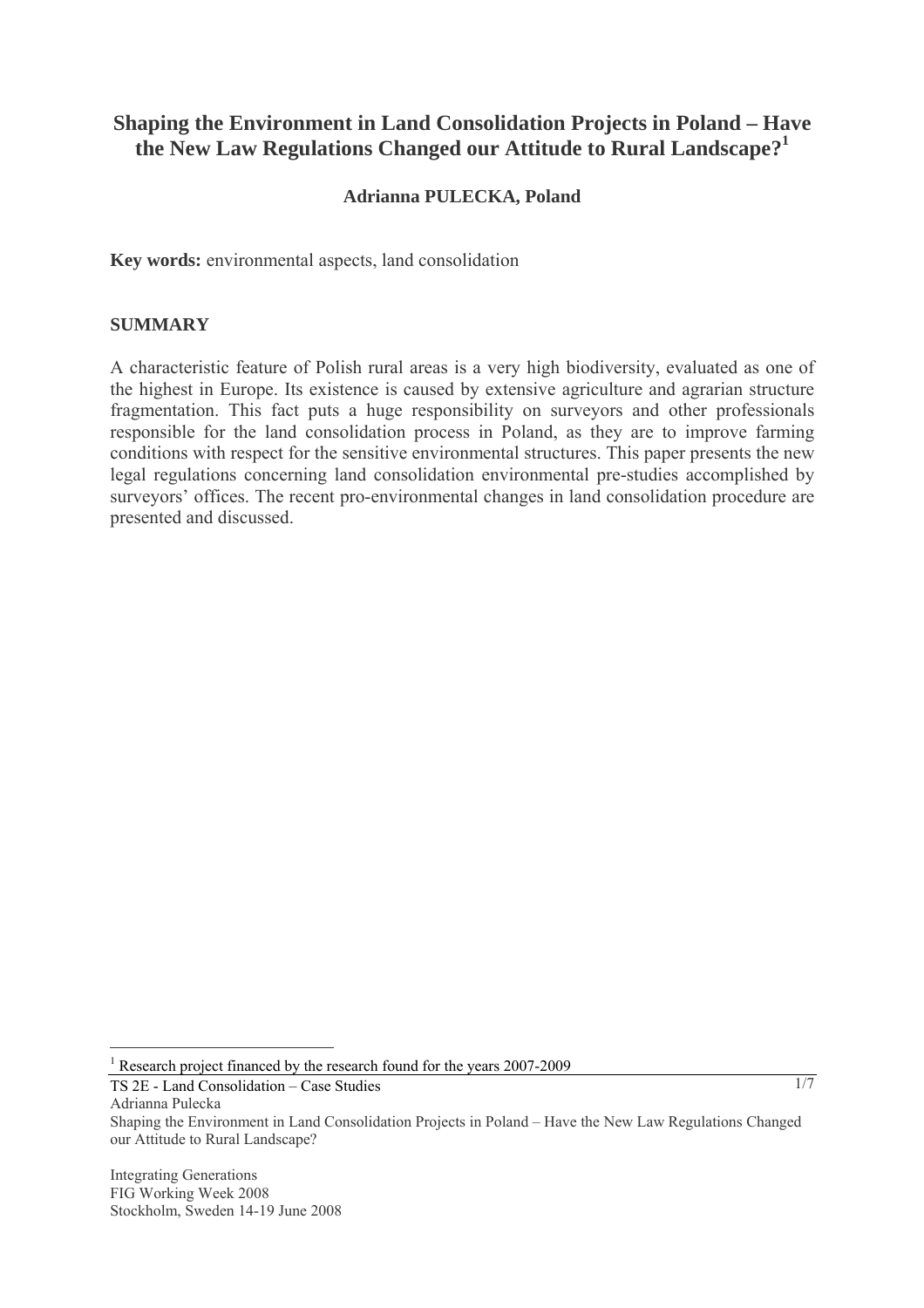# **Shaping the Environment in Land Consolidation Projects in Poland – Have the New Law Regulations Changed our Attitude to Rural Landscape?<sup>2</sup>**

### **Adrianna PULECKA, Poland**

### **1. INTRODUCTION**

Characteristic, distinguishing features of Polish rural areas are as follows:

- Small and scattered parcels forming disadvantageous rural land structure from an economic point of view. The average farm size in Poland is ca. 8 hectares, while the average area of land plot is merely  $0,79$  hectares<sup>3</sup>. The average farm consists of 6,79 land plots. There is a big regional diversification of farm size. The best spatial arrangement characterises farms situated in the northern and northeastern part of the country.
- − High population density index 38,2 % of the population lives in rural areas, increasing unemployment is related to this index.
- − *Rural employment rate* ca. 25% of the population works in the rural sector.
- − A big regional diversification of population density index. The central and southeastern part of the country are overpopulated, while the northern part and border areas are underpopulated,
- − Underdeveloped infrastructure,
- − Biodiversity, estimated as one of the highest in Europe. Its existence is related to still existing extensive agriculture and small and scattered parcels, so inconvenient from an economic point of view.

After the political system changed, Polish rural areas were affected by economic crises. It results from the low profitability of agricultural production (caused by rural land fragmentation and small farm areas) and high unemployment. The long-term solution for rural areas should be non-agricultural job creation through rural development policy as well as the transformation of the spatial structure of rural areas through land consolidation and post land consolidation land management.

The body responsible for the land consolidation process is a '*starost'*, which presides over the land consolidation process as a governmental administration task. The land consolidation process is coordinated and managed by provincial government with the assistance of provincial organizing bodies –Surveying and Rural Land Offices.

This paper presents the new legal regulations concerning land consolidation environmental pre-studies accomplished by surveyors' offices. The recent pro-environmental changes in land consolidation procedure are presented and discussed.

2/7

 $\overline{a}$ <sup>2</sup> Research project financed by the research found for the years 2007-2009  $\frac{3 \text{ Woch}}{2006}$  $3$  Woch (2006)

TS 2E - Land Consolidation – Case Studies

Adrianna Pulecka

Shaping the Environment in Land Consolidation Projects in Poland – Have the New Law Regulations Changed our Attitude to Rural Landscape?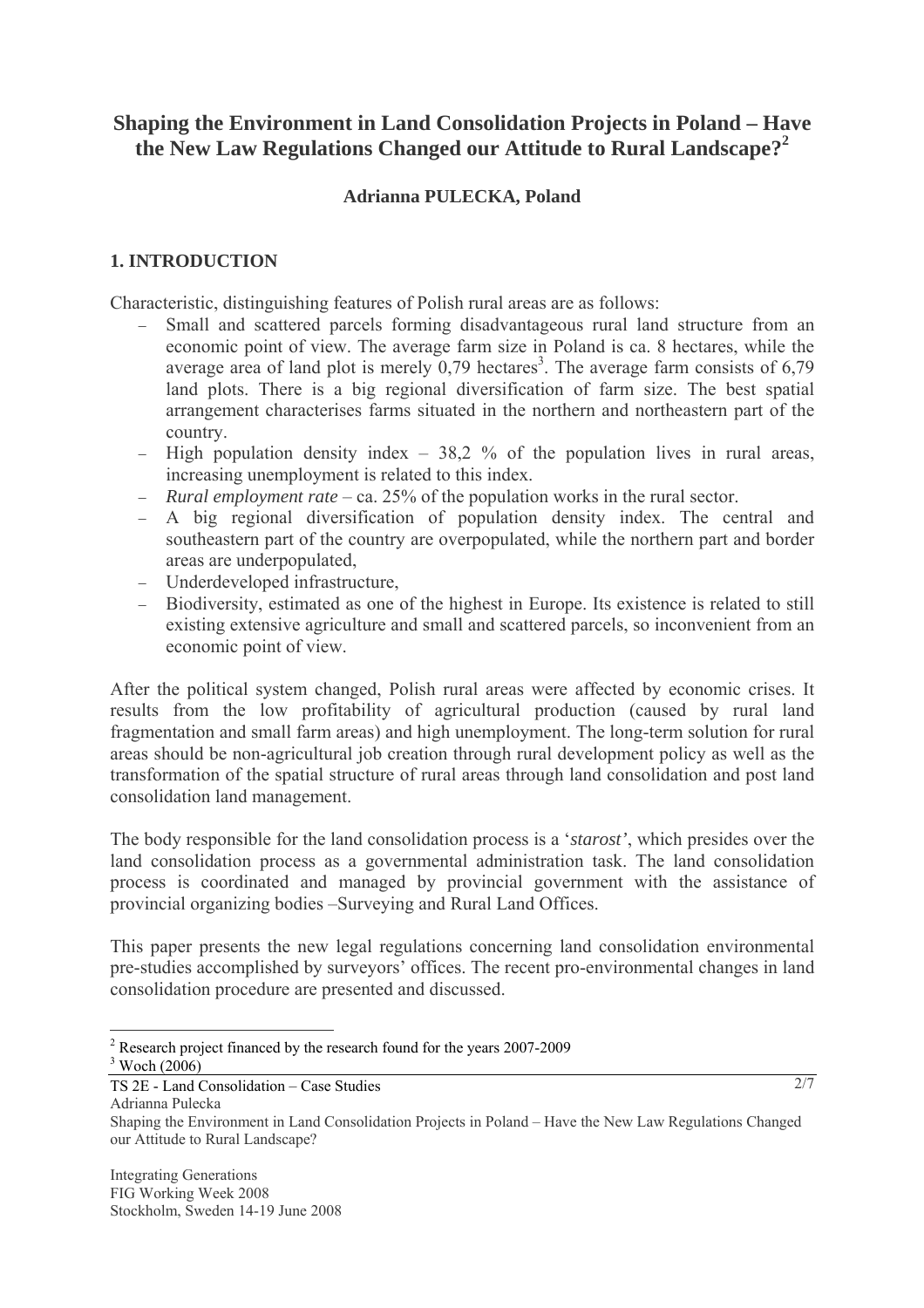### **2. NEW ENVIRONMENTAL ASPECTS OF THE LAND CONSOLIDATION PROCESS IN POLAND**

As mentioned above, biodiversity in Poland is one of the richest in Europe. It is caused by convenient natural conditions, as well as by specific anthropogenic pressure (irregular industrialization and urbanization of the countryside, traditional extensive agriculture, and the sustainable spread over the country's historical forests). Especially eastern and southeastern parts of the country characterize a well-preserved rural environment related to the fragmentized agricultural structure. The maintenance of the traditional farm structure and extensive agriculture enabled the preservation of genetic resources. But from the year 2000, the farmland bird index indicates slow disadvantageous changes in the farmland bird population. Marginal habitat abandonment, rural landscape structure simplification and intensification of agricultural production are the main threats. Research results have shown that economically inconvenient scattered parcels forming the existing land use pattern create favorable conditions for high biodiversity. It forms habitats for farmland birds and mammals.

About two million hectares of arable land in Poland diligently require land consolidation. Financial funds (coming from European and national funds) for the period 2007-2013 will only cover the costs for 210 thousand hectares. Pressure for economically grounded land consolidation has been the chance for involving new law regulations concerning the preservation of landscape structures in the land consolidation procedure. New regulations complying with UE requirements related to environment aspects have been introduced.

## **3. NEW LEGAL REGULATIONS**

Environment Protection Law (in force since 2001) and associated legal provisions<sup>4</sup>, concerning types of actions that can impact on the environment, placed land consolidation works among environment impacting projects. The land consolidation process is regulated by the Land Consolidation Act (in effect since 1982). The Ministry of Agriculture and Rural Development edited guidelines completing existing land consolidation procedure.

According to the guidelines, an environmental pre-study should be prepared in every case where the land consolidation area exceeds 300 hectares. The environmental pre-study consists of two parts: graphic and descriptive. The graphic part should be prepared to the scale of 5000 or 10000 with marked borders of occurring zones:

- − wet and waterlogged zones
- − coastal zones
- − mountainous or sylvan zones
- − protected zones, including water intake zones and protected zones of water reservoirs,
- − protected habitat zones, including Natura 2000,

TS 2E - Land Consolidation – Case Studies

Adrianna Pulecka

Shaping the Environment in Land Consolidation Projects in Poland – Have the New Law Regulations Changed our Attitude to Rural Landscape?

 $\overline{a}$ <sup>4</sup> Rozporządzenie RM w sprawie określania rodzajów przedsięwzięć mogących znacząco oddziaływać na środowisko oraz szczegółowych kryteriów związanych z kwalifikowaniem przedsięwzięć do sporządzania raportu o oddziaływaniu na środowisko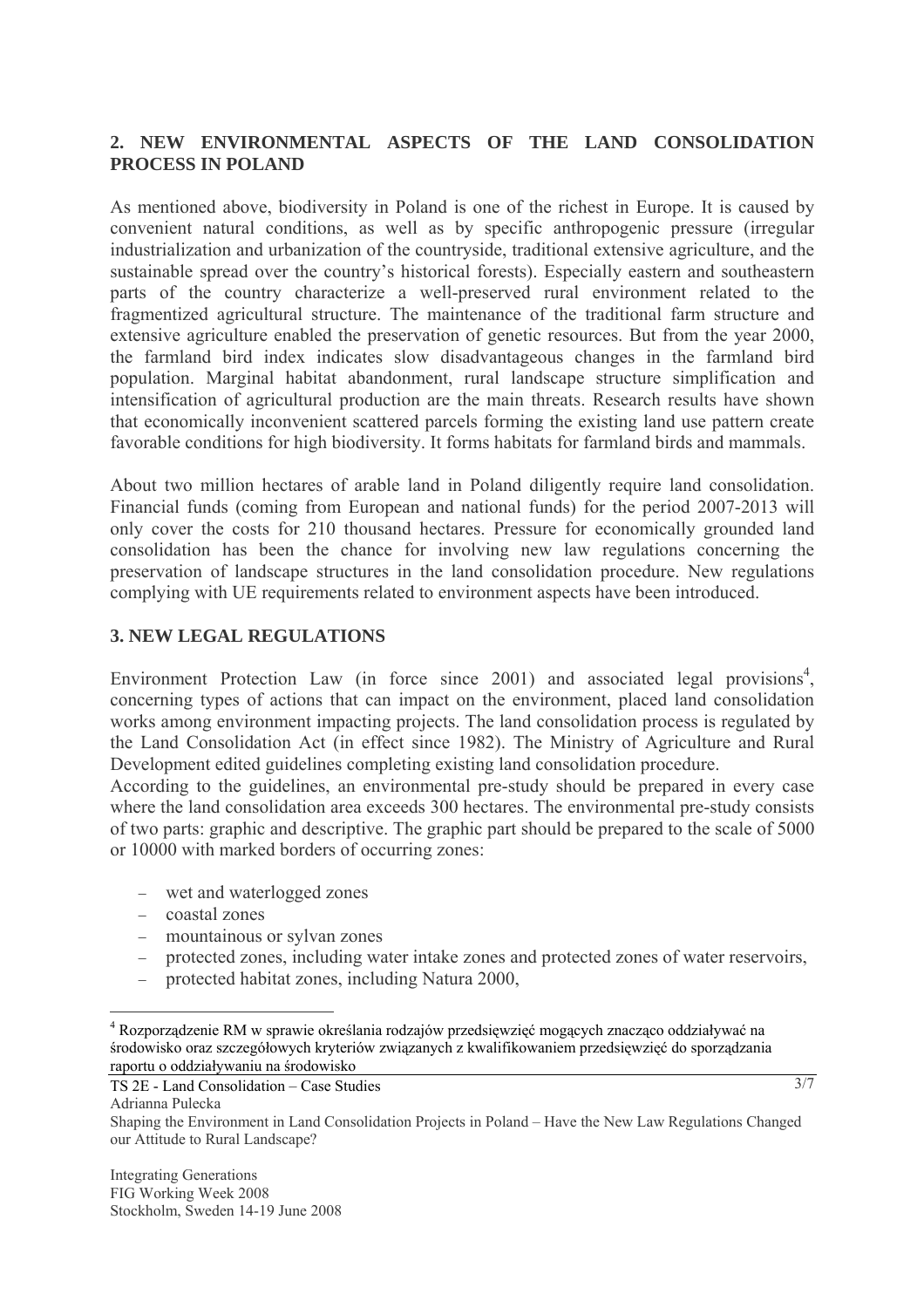- − zones with exceeded environmental standards,
- − populated zones,
- − zones with significant historical, cultural and archeological landscapes.

The environmental pre-study is carried out by surveyors elaborating the land consolidation project at the time of preparing the preliminary land consolidation project. The descriptive part of the pre-study contains the predicted impact of planning structures on the environment. The environmental pre-study with the preliminary land consolidation project are verified by the environmental office of the proper administrative district. Then, the environmental impact assessment procedure can be imposed by that office. Land consolidation projects containing Natura 2000 zones are excluded from this procedure. According to Environment Protection Law, all actions possibly influencing Natura 2000 zones have to be approved by provincial authorities.

Legal provisions<sup>5</sup>, concerning the rules of financial support admission for land consolidation projects within the framework of the Rural Areas Development Programme 2007-2013, disable the financial funding for actions taken in environmental sensitive zones and protected areas (including Natura 2000 zones) if they disturb their functions.

The preparation of an environment impact report can be handled by different bodies, such as: universities and other research centers which deal with environmental subject-matter, surveyors' offices employing professionals in landscape planning/protection and ecology, the Rural Development Society, and individuals having professional experience in environmental planning and protection. There are no legal regulations concerning possible licenses for professionals dealing with this matter.

The content of an environmental impact report is specified in the Environment Protection Law:

The environmental impact report of a project shall contain:

- 1. a description of the proposed project, in particular:
- the characteristics of the whole project and the conditions for site use at the stage of construction and operation,
- − the main characteristic features of production processes,
- − the envisaged types and amounts of pollutants caused by the operation of the project,
- 2. a description of the natural elements of the environment exposed to the likely environmental impact of the proposed project,
- 3. a description of the alternatives of the project analyzed, including the alternative:
- − which consists in the resignation from undertaking the project,
- − which is most favorable for the environment, along with reasons for the choice,

 $\overline{a}$ 

<sup>&</sup>lt;sup>5</sup> Rozporządzenie MRiRW w sprawie szczegółowych warunków i trybu przyznawania pomocy finansowej w ramach działania "Poprawianie i rozwijanie infrastruktury związanej z rozwojem i dostosowywaniem rolnictwa i leśnictwa przez scalanie gruntów", objętego Programem Rozwoju Obszarów wiejskich na lata 2007-2013

TS 2E - Land Consolidation – Case Studies

Adrianna Pulecka

Shaping the Environment in Land Consolidation Projects in Poland – Have the New Law Regulations Changed our Attitude to Rural Landscape?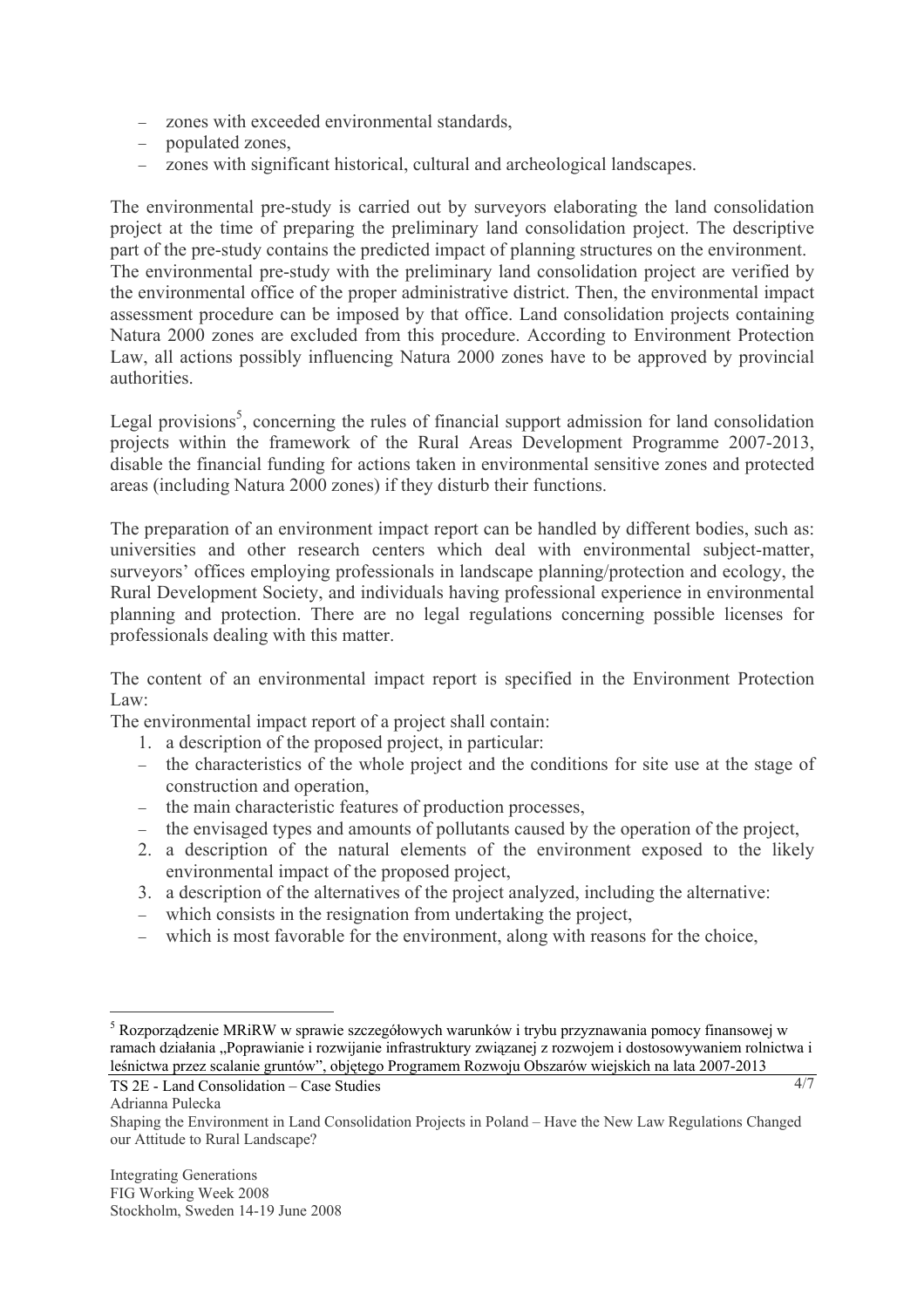- 4. an assessment of the expected environmental impact for alternatives analyzed, including the impact occurring should an emergency hazard to the environment arise as well as the possible transboundary impact on the environment,
- 5. the reasons for the alternative chosen by the applicant, indicating its impact on the environment, in particular on human beings, fauna, flora, land, water, air, climate, material assets, cultural heritage and landscape as well as interactions between these factors,
- 6. a description of possible significant environmental effects of the proposed project, including direct, indirect, secondary, cumulative, short-term, medium-term and longterm, permanent and temporary environmental effects caused by:
- − the existence of the project,
- − the use of natural resources,
- − pollution,

and a description of the assessment methods applied by the applicant,

- 7. a description of the measures envisaged to prevent, reduce or remedy the adverse effects on the environment,
- 8. where the proposed project involves the use of machinery and other technical equipment, a comparison of the proposed technological solutions with other available solutions applied in national or world practice from the point of view of cleaner production
- 9. an indication as to whether the project requires the designation of a restricted use area in the understanding of the regulations on the protection and management of the environment as well as the delineation of the boundaries of such an area, the imposition of restrictions on the range of use of the area and technical requirements for built structures and their uses,
- 10. the presentation of issues in graphic form,
- 11. analysis of potential social conflicts in relation to the project,
- 12. the proposed monitoring of the effects of the proposed project at the stages of construction and operation,
- 13. an indication of difficulties caused by technical deficiencies or gaps in current knowledge as encountered in preparing the report,
- 14. a summary of the information contained in the report in non-technical language,
- 15. the name(s) of the person(s) who has(have) prepared the report,
- 16. sources of information providing the basis for the report.

According to EU regulations and national law, the proper authority enacting an administrative decision concerning environmental conditions should provide public participation in the environmental impact report preparation procedure. District authorities enact an administrative decision following the EIA report conclusions. There are three possibilities of decision resulting from report:

The unconditional acceptance of the land consolidation project, as fully according to the law; which is the equivalent of the acceptance of the realization of the land consolidation project without any restrictions,

Shaping the Environment in Land Consolidation Projects in Poland – Have the New Law Regulations Changed our Attitude to Rural Landscape?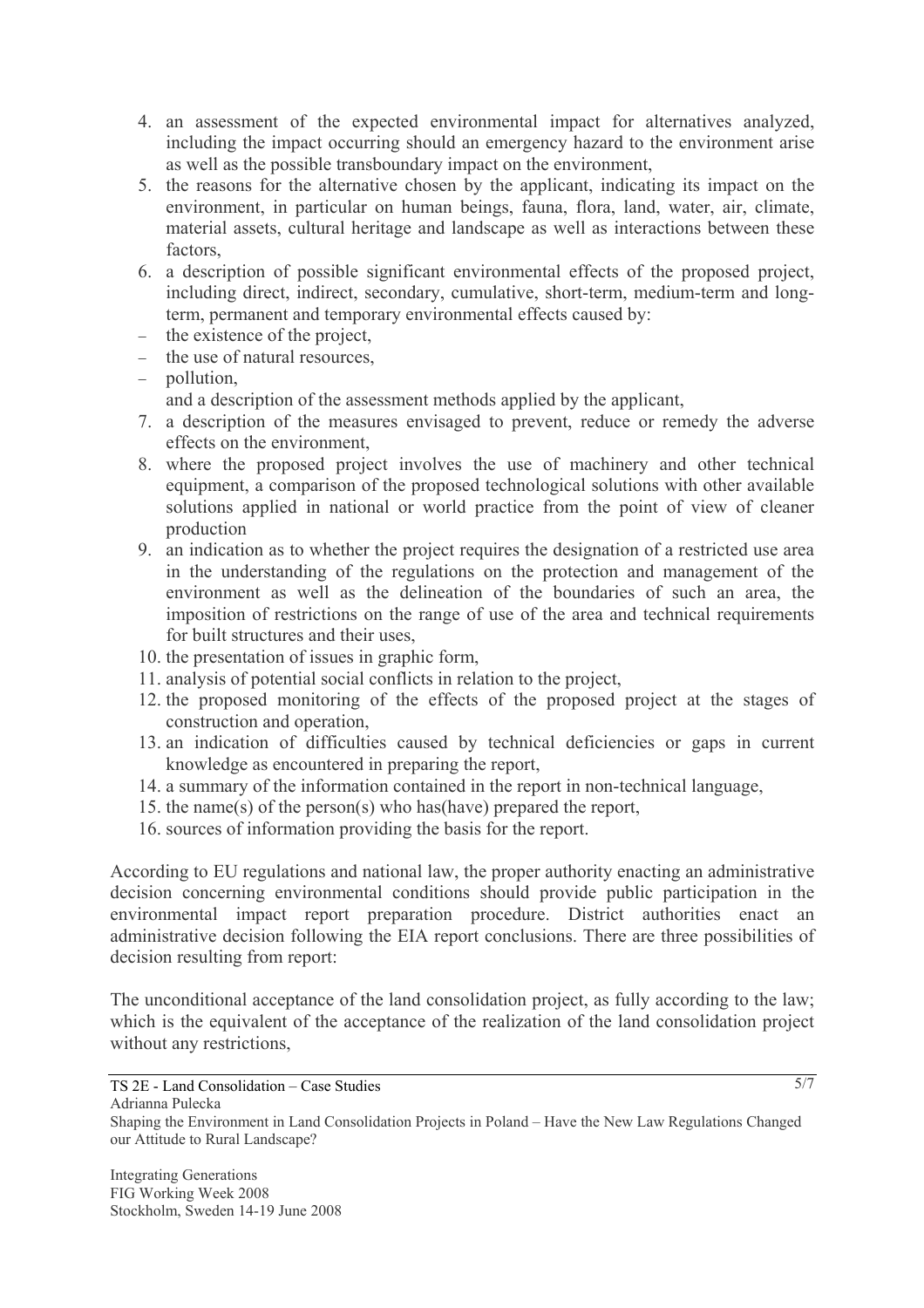The partial acceptance of the land consolidation project, as partially according to the law; which is the equivalent of the acceptance of the realization of the land consolidation project's tasks, after revisions,

The rejection of the land consolidation project, as inconsistent with the law; which is the equivalent of the lack of acceptance for the realization of the land consolidation project's tasks. In this case the party concerned can appeal to the provincial revocatory board.

# **4. CONCLUSION**

Areas with special landscape values, which could be threatened by the land consolidation process, are tentatively discussed by the professionals dealing with land consolidation and environmental protection. In the case of a denial of the coordinating body for the land consolidation process (due to a threat to special ecological, cultural or other values of the landscape), farmers should be entitled to financial compensation for the loss of possible farm structure improvement. The value of lost profits should be defined by licensed appraisers. The surveys in the southeastern part of Poland showed that the losses in farmers' incomes caused by the defective spatial structure of farms amount to 20-30%. Financial compensation could be accomplished by Agri-Environmental Programmes, which are part of Rural Areas Development Programme. However, complex legal regulation of financial compensation for a loss of possible farm structure improvement is under discussion.

# **REFERENCES**

Woch F., 2006, Perspektywy zmian strukturalnych na obszarach wiejskich, in: Kompleksowe scalanie gruntów rolnych i leśnych oraz jego wpływ na środowisko, materiały szkoleniowe nr 93, pp. 5-22, Puławy, Wyd. IUNG

Legal Acts:

- − Ustawa z dnia 27 kwietnia 2001 r. Prawo ochrony środowiska (tekst jednolity: Dz. U. Nr 25 z 2008 r., poz.150 ) - Environment Protection Law
- − Ustawa z dnia 26 marca 1982 r. o scalaniu i wymianie gruntów (Dz. U. Nr 178 z 2003 r., poz. 1749 ze zm.) – Land Consolidation Act
- − Rozporządzenie RM z dnia 9 listopada 2004 r. w sprawie określania rodzajów przedsięwzięć mogących znacząco oddziaływać na środowisko oraz szczegółowych kryteriów związanych z kwalifikowaniem przedsięwzięć do sporządzania raportu o oddziaływaniu na środowisko (Dz. U. Nr 257 z 2004 r., poz. 2573, ze zm.)
- − Rozporządzenie MRiRW w sprawie szczegółowych warunków i trybu przyznawania pomocy finansowej w ramach działania "Poprawianie i rozwijanie infrastruktury związanej z rozwojem i dostosowywaniem rolnictwa i leśnictwa przez scalanie gruntów", objętego Programem Rozwoju Obszarów wiejskich na lata 2007-2013 (in the course of the legislation process)

TS 2E - Land Consolidation – Case Studies

Adrianna Pulecka

Shaping the Environment in Land Consolidation Projects in Poland – Have the New Law Regulations Changed our Attitude to Rural Landscape?